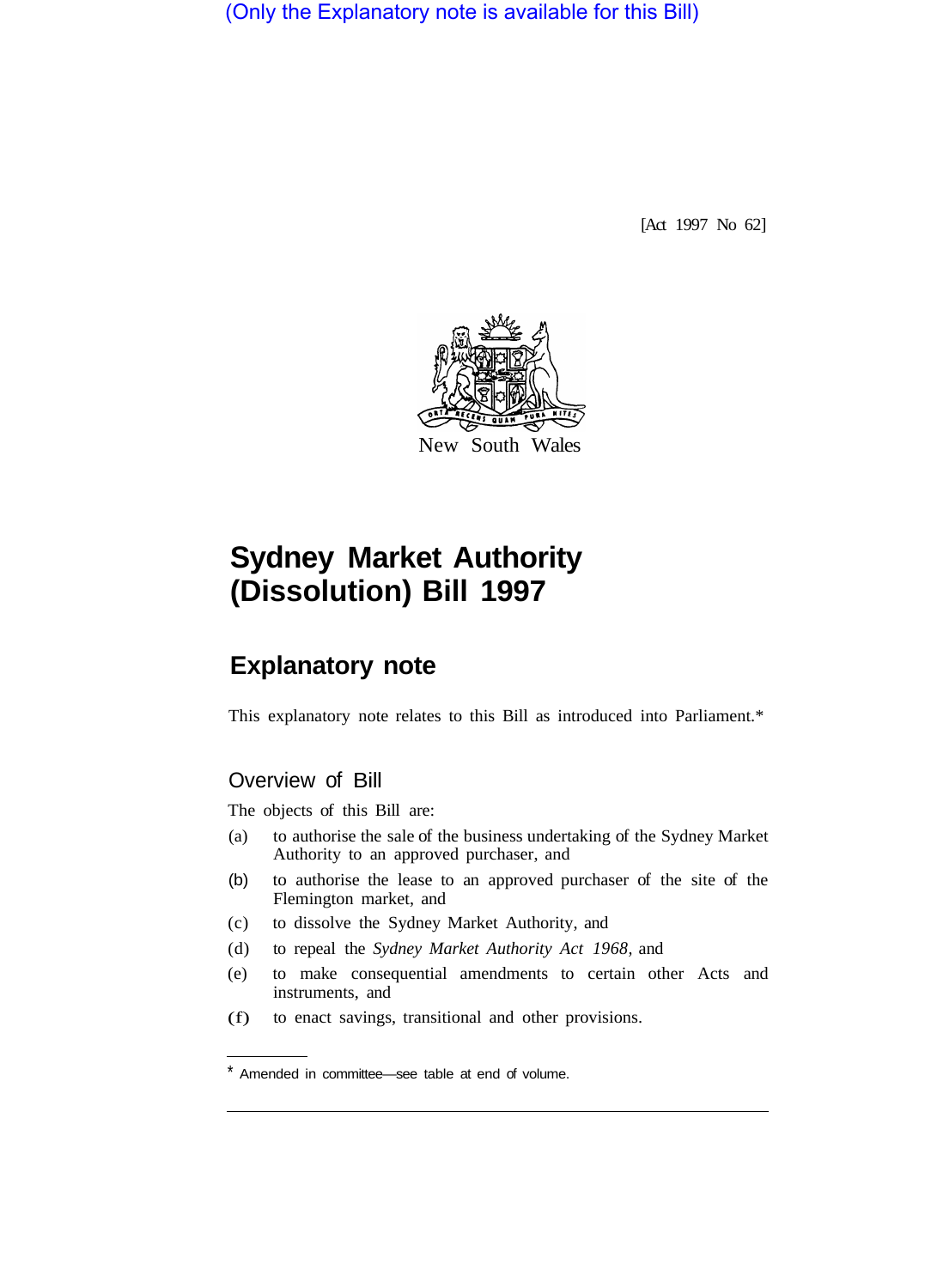Sydney Market Authority (Dissolution) Bill 1997 [Act 1997 No 62]

Explanatory note

## Outline of provisions

#### **Part 1 Preliminary**

**Clause 1** specifies the name (also called the short title) of the proposed Act.

**Clause 2** provides for the commencement of the proposed Act on a day or days to be appointed by proclamation.

**Clause 3** defines certain expressions for the purposes of the proposed Act.

#### **Part 2 Sale of business undertaking of Sydney Market Authority**

#### **Division 1 The sale**

**Clause 4** provides that Sydney Markets Ltd (ACN 077 119 290) is to be the approved purchaser for the purposes of the proposed Act.

**Clause 5** authorises the Minister to conduct negotiations, and enter into agreements, for the sale of the business undertaking of the Sydney Market Authority, and to make orders transferring any part of that business undertaking to the approved purchaser for the purposes of that sale.

**Clause 6** provides for the appointment by proclamation of a sale date for the sale of the business undertaking of the Sydney Market Authority.

**Clause 7** provides for the payment into the Consolidated Fund of money received from the sale of the business undertaking of the Sydney Market Authority, less the amount of any expenses incurred in connection with that sale..

**Clause 8** provides for the exclusion from sale of the site of the Flemington market, and of any other assets, rights or liabilities that the Minister considers should be excluded.

#### **Division 2 The new leases**

**Clause 9** defines certain expressions for the purposes of the proposed Division.

**Clause 10** provides for the grant to the approved purchaser of **a** new head lease of the site of the Flemington market. On the granting of the new head lease, all existing leases will become statutory subleases of the head lease.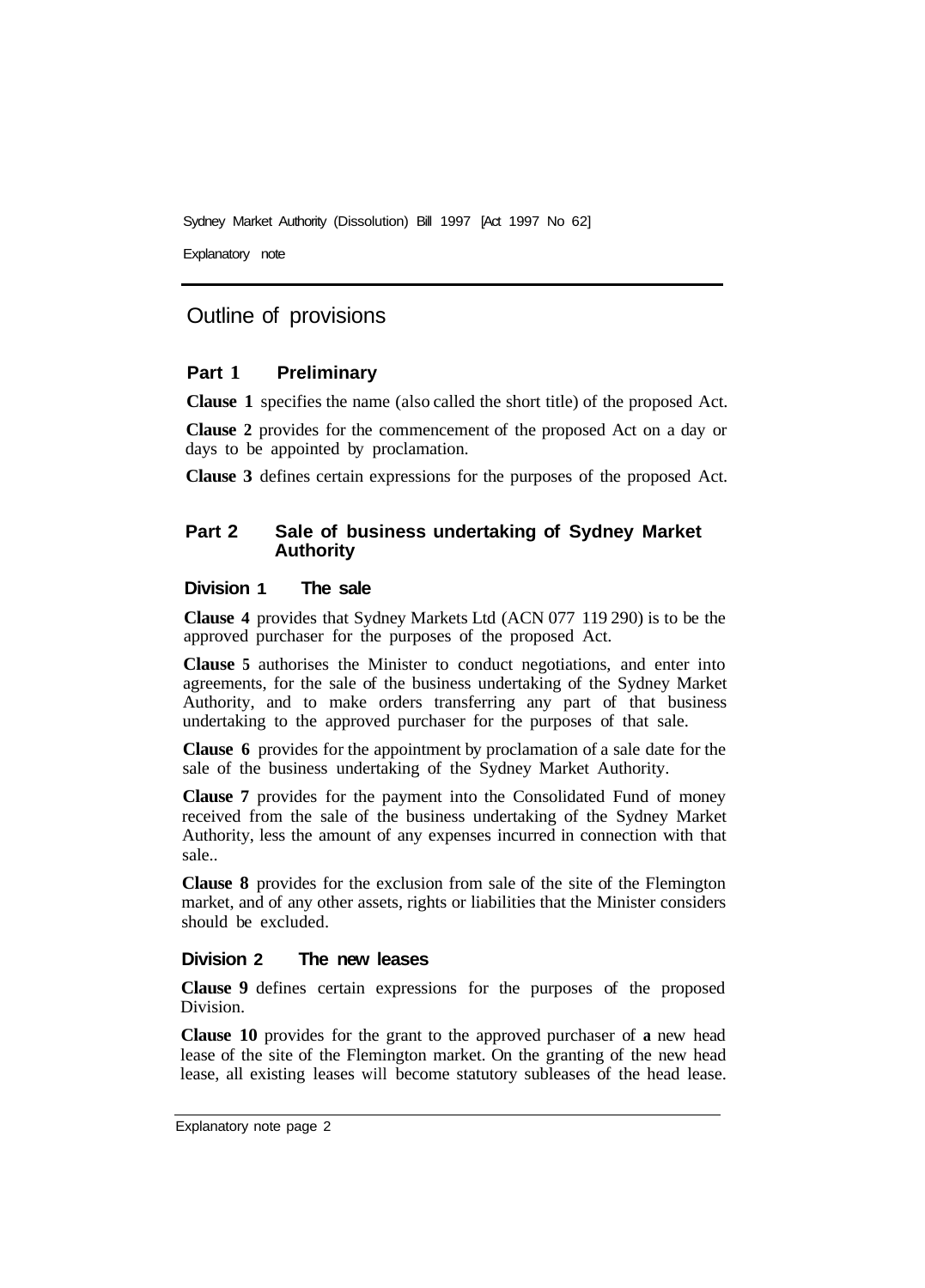Sydney Market Authority (Dissolution) Bill 1997 [Act 1997 No 62]

Explanatory note

**Clause 11** provides that the cessation of a head lease results in all statutory subleases of the head lease becoming leases from the Ministerial Holding Corporation constituted under section 37B of the *State Owned Corporations Act 1989.* 

**Clause 12** Exempts certain transactions under the proposed Division from liability for payment of duty under the *Stamp Duties Act 1920.* 

#### **Division 3 Dissolution of Sydney Market Authority**

**Clause 13** provides for the dissolution of the Sydney Market Authority and all of its committees. Any residual assets of the Sydney Market Authority are to belong to the Crown, and may be transferred to the Ministerial Holding Corporation constituted under section 37B of the *State Owned Corporations Act 1989.* 

**Clause 14** provides for the vacation of office of all members of the Sydney Market Authority and its committees.

**Clause 15** provides for the preservation of existing rights of employees of the Sydney Market Authority.

#### **Division 4 Provisions relating to transfer of business undertaking**

**Clause 16** applies the proposed Division to orders under proposed sections 5, 8 and 13 with respect to the transfer of the assets, rights and liabilities of the Sydney Market Authority.

**Clause 17** provides that such an order has the effect of vesting in the intended transferee the assets, rights and liabilities with respect to that part of the transferor's business undertaking to which the order relates.

**Clause 18** provides that such an order may be made on such terms, and for such consideration, as are specified in the order.

**Clause 19** excludes certain common law remedies that might otherwise be available to persons as a consequence of the operation of the proposed Part.

#### **Part 3 Miscellaneous**

**Clause 20** provides that compensation is not payable by or on behalf of the State because of the proposed Act or because of any statement or conduct relating to the enactment of the proposed Act.

**Clause 21** provides that the proposed Act binds the Crown.